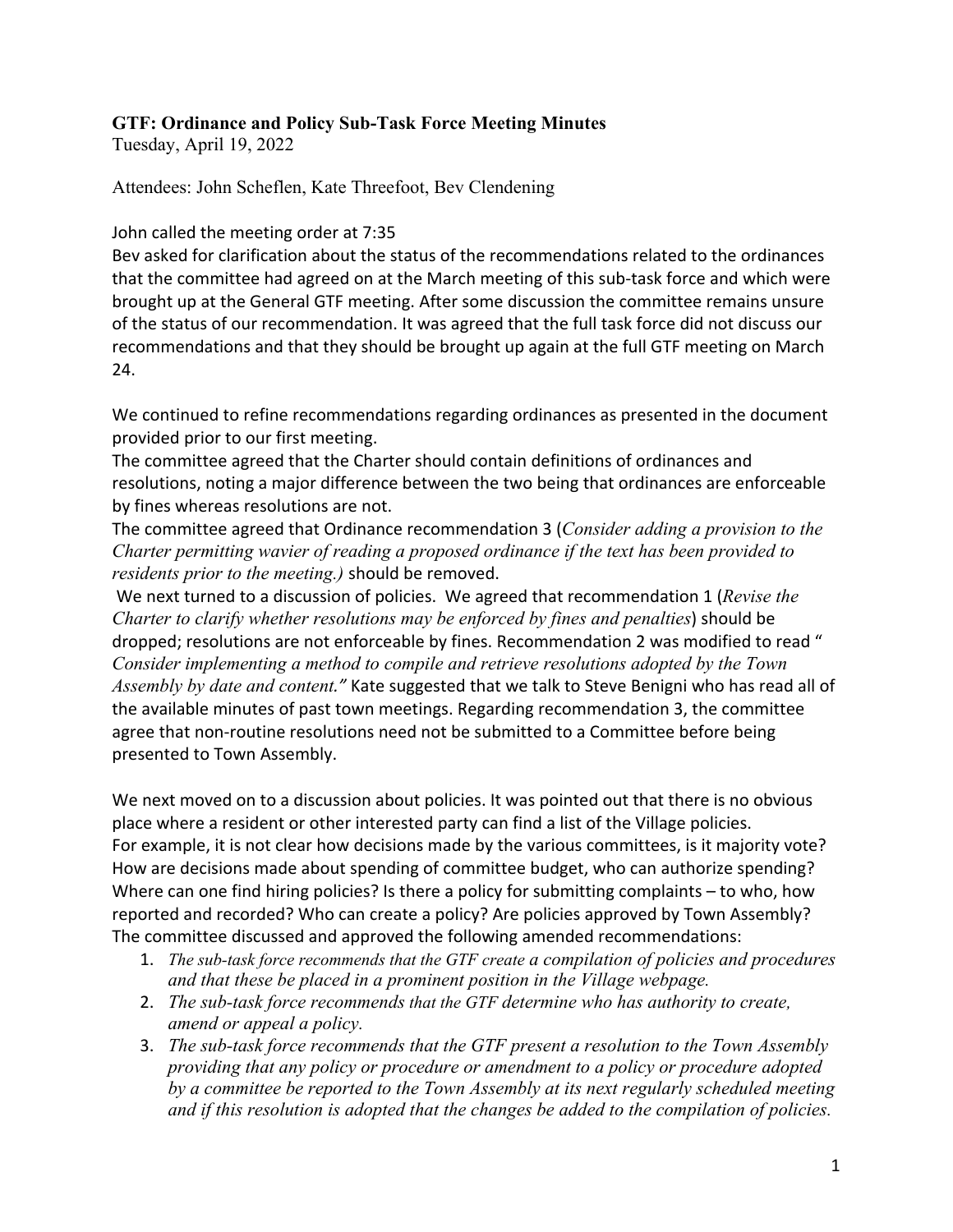The next topic under discussion was Ordinances 1 and 2. John presented the committee with a document outlining the known history of Ordinance 1, the full text of which has been lost, and Ordinance 2. These ordinances deal with motor vehicle code. Because we do not have the text of Ordinance #1, it will be necessary to repeal Ordinances #1 and #2. Title 21, Chapter 41 of the Delaware Code, relating to operation of motor vehicles, provides that, "local authorities [includes Arden], except as expressly authorized by law shall not enact or enforce any rules or regulations contrary to this chapter. The speed limits imposed on Arden streets as found in the summary of Ordinance 1 are not in compliance with Delaware Code. We are unsure if there are other exceptions. The committee agreed with the following recommendations suggested by John:

*1. Conduct a more detailed review of Title 21, Chapter 41 and Ordinance #1 to see if there are other provisions that are specific to Arden that need to be addressed in any amendment or replacement of Ordinance #1.*

*2. Consider an amendment to Ordinance #1 deleting the text in its entirety and replacing it with an incorporation by reference of Title 21, Chapter 41, of the Delaware Code "as from time to time amended."*

*3. Determine whether Chapter 41 applies throughout the State of Delaware so that it need not be incorporated by reference into Arden's ordinance*.

*4. Determine whether the conditions in Section 4170(a)of Chapter 41 to the adoption of the 20 mph speed limit have been met.* 

Kate shared her work so far on Ordinance 3 which concerns the transfer of local services. She will report on this at the next meeting.

Bev reported on her progress on Ordinance 4 and 11. Ordinance 4 concerns the Use of Commons. This ordinance was updated in 2010 and probably does not need any major revision. Bev spoke to Carol Larson about Ordinance 11 which concerns encroachments on the right-ofways. She pointed out that the ordinance was focused on safety for pedestrians on Village roads and to provide for temporary parking on Village streets. The language in the Ordinance appears to make the right-of-ways much greater that what was intended by the Ordinance. The Ordinance reads that "*The right-of-way shall be determined by the distance from the center of the currently paved road or path to the leasehold*" followed by a list of right-of-ways for all streets in the Village. According to Carol Larson, the entire right-of-ways for a street is the measurement as stated in the ordinace with the center point of that measurement in the center of the present road. Carol and Bev suggest that these rights-of-way may be more than is necessary for safety purposes. In addition, present structures and plantings within rights-of-way are numerous and their elimination would change the appearance of Arden. Bev plans to visit a sampling of leaseholds and, with leaseholder permission, record via photograph where the limit of the right of ways is on these lease holds, using the definition above. The committee noted that a resident at the public meeting suggested that the set back should be enforced uniformly in the village